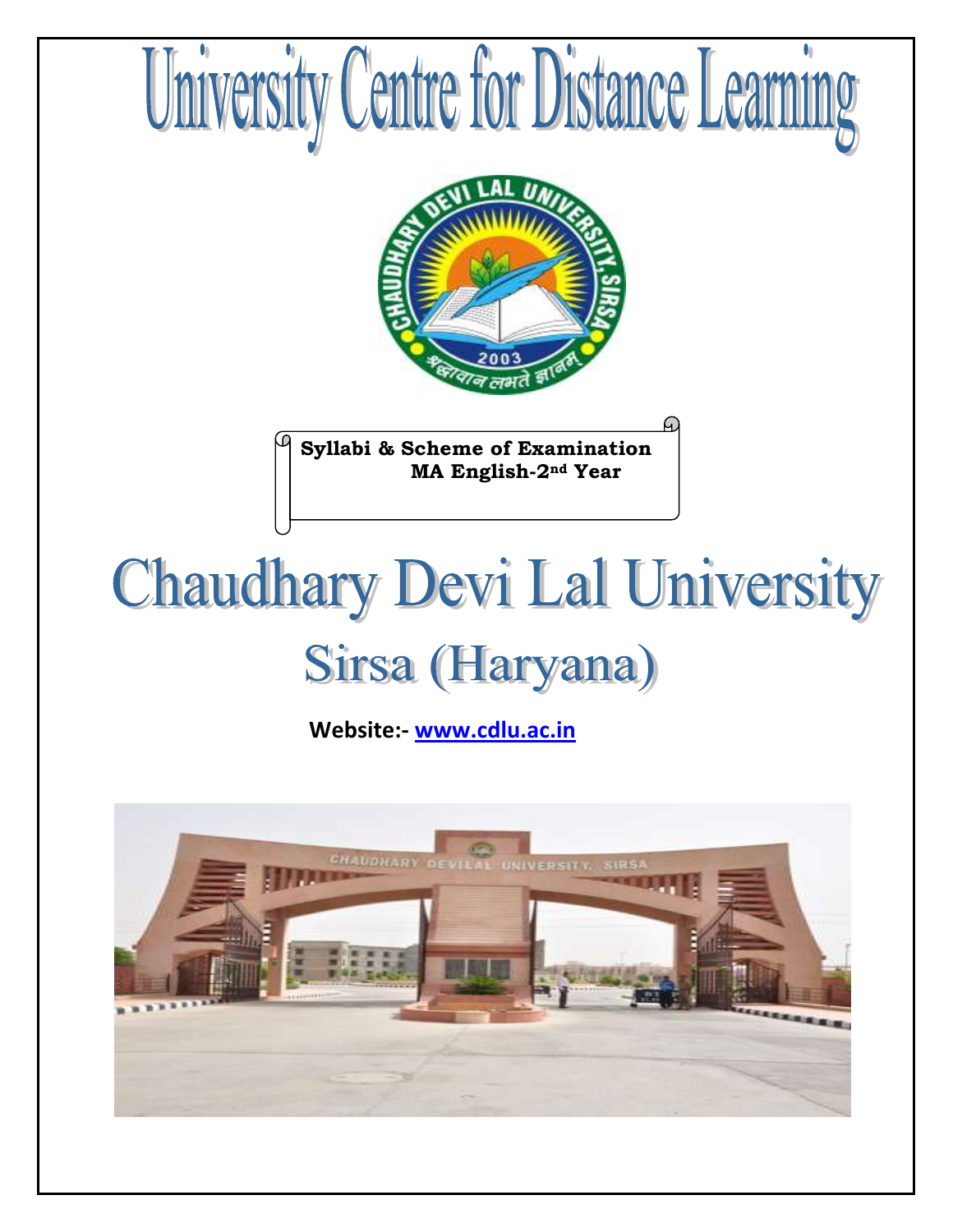# **SCHEME OF EXAMINATION**

# **MA- 2ND Year (English)**

# **(DISTANCE EDUCATION MODE)**

| Paper        | <b>Course Nomenclature</b>  |              |              | Maximum Minimum Assignment | Time   |
|--------------|-----------------------------|--------------|--------------|----------------------------|--------|
| Code         |                             | <b>Marks</b> | <b>Marks</b> |                            |        |
|              |                             |              |              |                            |        |
| <b>EN-56</b> | Literary Criticism          | 80           | 28           | 20                         | 3 Hrs. |
|              | and Theory                  |              |              |                            |        |
|              |                             |              |              |                            |        |
| <b>EN-57</b> | American Literature         | 80           | 28           | 20                         | 3 Hrs. |
|              |                             |              |              |                            |        |
| <b>EN-58</b> | Indian English Literature   | 80           | 28           | 20                         | 3 Hrs. |
|              |                             |              |              |                            |        |
| <b>EN-59</b> | <b>British Literature</b>   | 80           | 28           | 20                         | 3 Hrs. |
|              | in 20 <sup>th</sup> Century |              |              |                            |        |
|              |                             |              |              |                            |        |
| EN-61        | Literature and Gender       | 80           | 28           | 20                         | 3 Hrs. |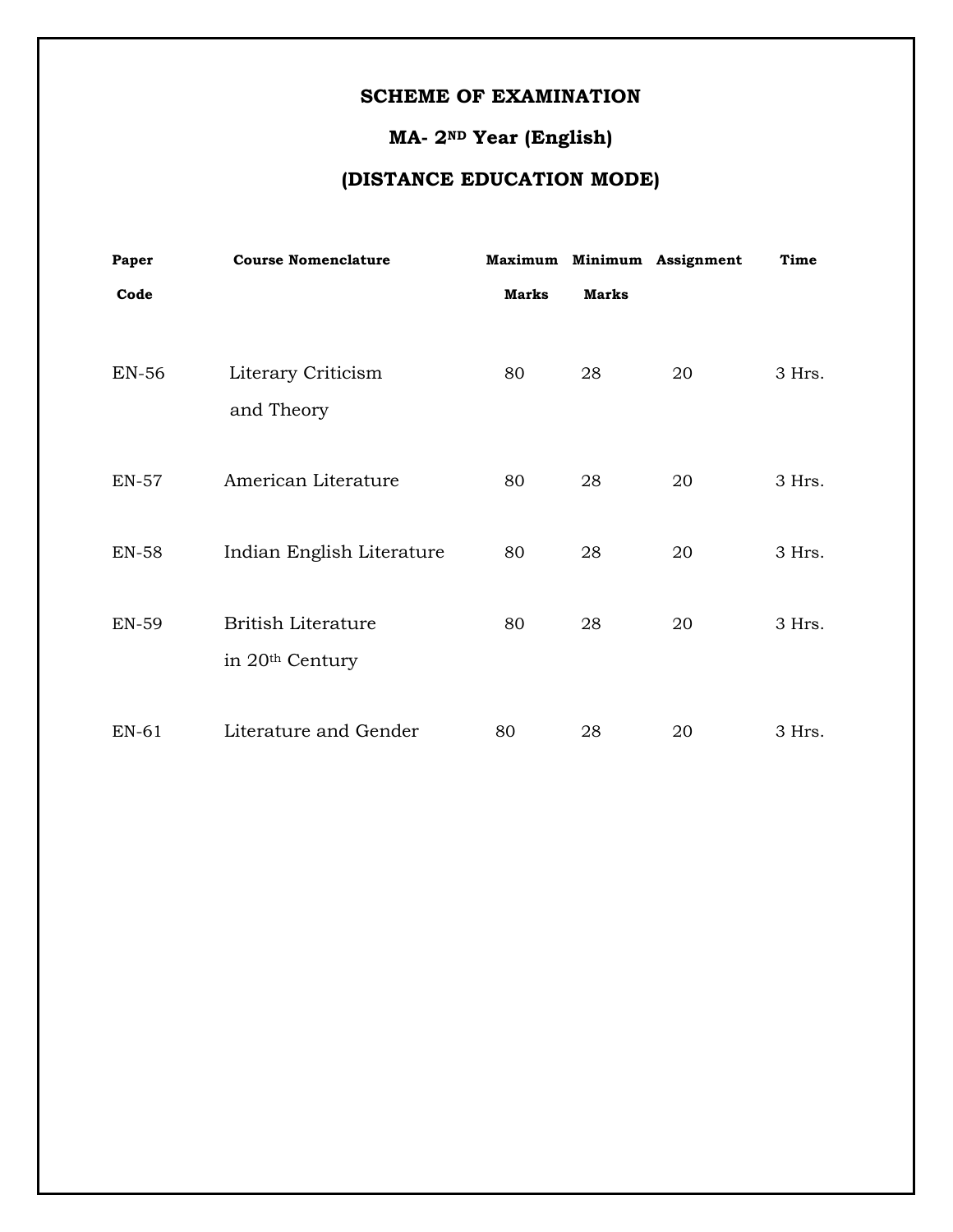# **Paper –VI Literary Criticism and Theory**

**Time - 3 Hrs. Max. Marks: 80**

#### **Note:**

The Candidate are required to attempt five questions in all. Besides question No. 10 in Section C Which is compulsory, the candidate shall attempt two questions each from sections A and B. All questions carry equal marks. Total marks for the paper are 80.

#### **Note: for Paper Setters**

- 1. The question paper will consist of three section i.e. Section A, B and C. There shall be Ten questions in all. There shall be one question with internal choice on each of the nine Units prescribed in sections A and B. However, Q No. 10 in section C is compulsory.
- 2. Background Reading section aims at testing the candidates' understanding of important books/authors/trends/movements/subgenres related to this paper. The section will carry one compulsory question of 16 marks requiring the candidates to show acquaintance with any four of the six given items. The candidates are expected to write a paragraph of about 150 words on each of the four items they attempt.

#### **Section A**

| Unit I           | Aristotle: Poetics                             |
|------------------|------------------------------------------------|
| Unit II          | Ben Johnson: Preface to Shakespeare            |
| Unit III         | William Wordsworth: Preface to Lyrical Ballads |
| Unit IV          | S T Coleridge: Biographia Literaria            |
| Unit V           | PB Shelly: A Defence of Poetry                 |
| <b>Section B</b> |                                                |

| Unit VI   | New Criticism: (Chapter 4 and 10 of) I A Richard Principles of Literary Criticism |  |
|-----------|-----------------------------------------------------------------------------------|--|
| Unit VII  | Marxist Criticism: Julie Rivken and Micheal Ryan-"Introduction: Starting With     |  |
|           | Zero: Basic Marxism" From Literary Theory and Anthology.                          |  |
| Unit VIII | Deconstruction: M.H Abrams' "The Deconstructive Angle."                           |  |
| Unit IX   | Contemporary Literary Theory: Roland Barthes' "The Death of the Author".          |  |

#### **Section C**

Background reading: Oedipus Rex, Sir Philip Sidney, Claude Levi - Strauss, Michail Bakhtin, Rasa, Alamkara, "The Functions of Criticism at the Present Times" by Arnold, the functions of Criticism, From the Spectator to Post Structuralism" by Terry Eagleton, "International Fallacy" and "Effective Fallacy", "Against Theory" in Critical Inquiry,

- 1. George Waston: The Literal Critics
- 2. R.A. Scott James; The making of Literature
- 3. David Daiches: Critical Apporaches to literature
- 4. J.W.H. Atkins: English Literature Criticism
- 5. I.A. Richards: Principles of Literacy Criticim
- 6. William Empson: Seven Types of Ambiguity
- 7. Northrop Fry: Anatomy of Criticism
- 8. David Lodge ed.: Twentieth Century Literacy Criticism
- 9. Raymond Williams: Marxism and Literature
- 10. M.H. Abrams: A Glossary of Contemporary Literary Theory
- 11. Peter Barry: Begining Theory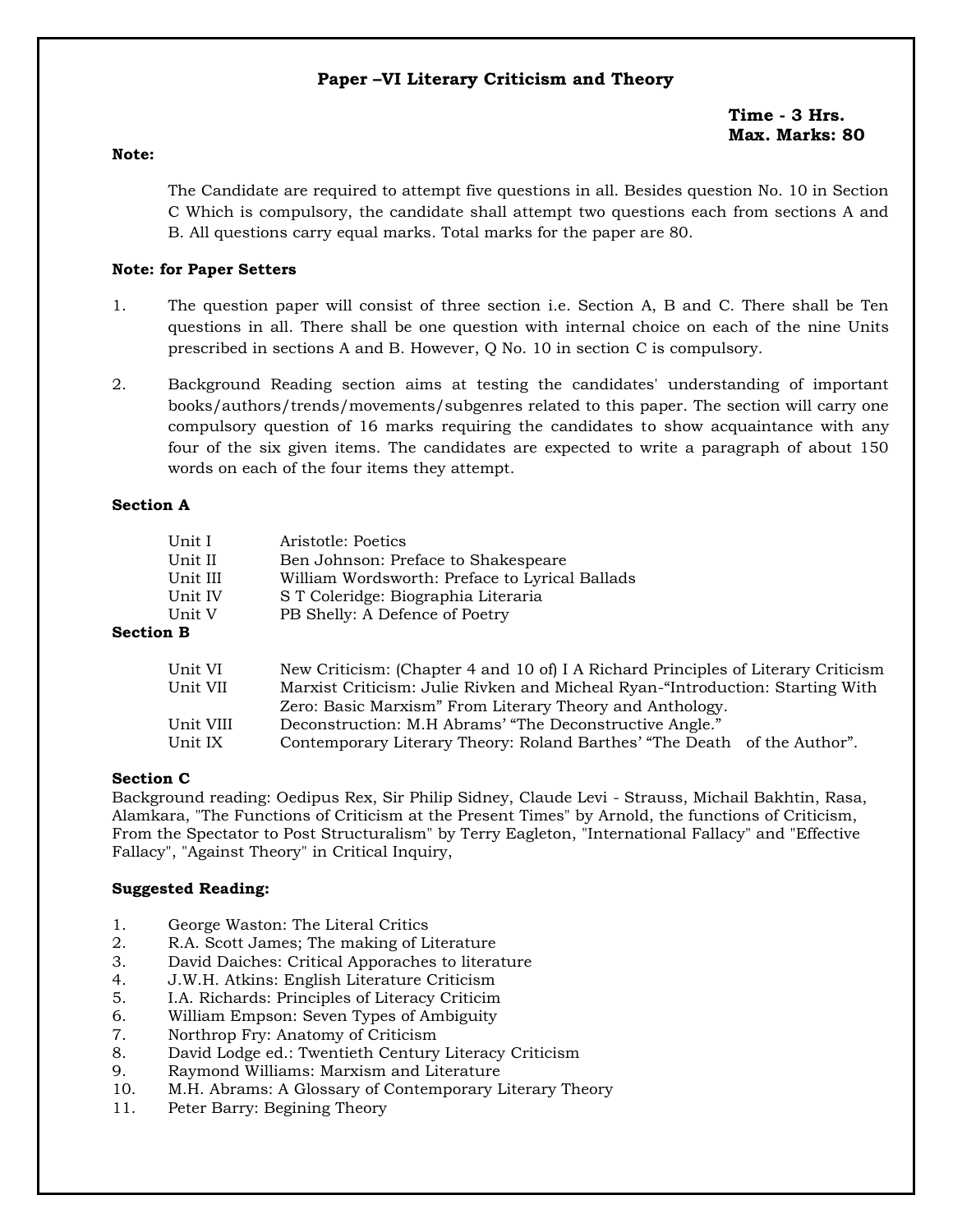**Time - 3 Hrs. Max. Marks: 80**

Note:

The Candidate are required to attempt five questions in all. Besides question No. 10 in Section C Which is compulsory, the candidate shall attempt two questions each from sections A and B. All questions carry equal marks. Total marks for the paper are 80.

# Note: for Paper Setters

- 1. The question paper will consist of three section i.e. Section A, B and C. There shall be Ten questions in all. There shall be one question with internal choice on each of the nine Units prescribed in sections A and B. However, Q No. 10 in section C is compulsory.
- 2. Background Reading section aims at testing the candidates' understanding of important books/authors/trends/movements/subgenres related to this paper. The section will carry one compulsory question of 16 marks requiring the candidates to show acquaintance with any four of the six given items. The candidates are expected to write a paragraph of about 150 words on each of the four items they attempt.

# **Section A**

| Unit I   | Walt Whitman: 'Song of Myself' "Crossing Brooklyn Ferry." "Passage to India", When |
|----------|------------------------------------------------------------------------------------|
|          | Lilacs Last in the Dooryard Bloomed".                                              |
| Unit II  | Emily Dickinson: "Because I could not wait for Death", "I' m saying                |
|          | every day", "It would never be common", "My Life had stood a                       |
|          | Loaded Gun"                                                                        |
| Unit III | Robert Frost; "Mending Wall", "Birches", "Stopping by Woods on a                   |
|          | Snowy Evening", "Design", "The Road not Taken"                                     |
| Unit IV  | Tennessee Williams: The Glass Menagerie                                            |
| Unit V   | Arthur Miller: Death of a Salesman                                                 |
|          |                                                                                    |

# **Section B**

| Unit VI   | Hemingway: A Farewell to Arms |
|-----------|-------------------------------|
| Unit VII  | Fitzgerald: The Great Gatsby  |
| Unit VIII | Faulkner: Light in August     |
| Unit IX   | Toni Morrison: The Bluest Eye |

# **Section C**

Background Reading:

Invisible Man by Ralph Ellison, The Portrait of a Lady by Henry James, Who's Afraid of Virginia Woolf? By Edward Albee, Saul Bellow, William Cooper. The Lost Generation, The Jazz Age, Walden by Thoreau, Harlem Renaissance, Wallace Stevens.

- 1. Harvey Pearce ed.: Whitman: A Collection of Critical Essays
- 2. Sacvan Bercovitch, The Cambridge Companion of American Literature
- 3. Marcus Cunliffe: History of American Literature
- 4. CWE Bigsby, Modern American Drama
- 5. I'O, Mathiessen: American Renaissance
- 6. Philip L Gerber, Critical Essays on Robert Frost
- 7. A.N. Kaul: The American Vision
- 8. Williard Throp: American Writing in the Twentieth Century.
- 9. John W. Aldridge: After the Lost Generation
- 10. Bernard W Bell, The Contemporary African American Novel; Its Folk roots and Modern Literary Branches.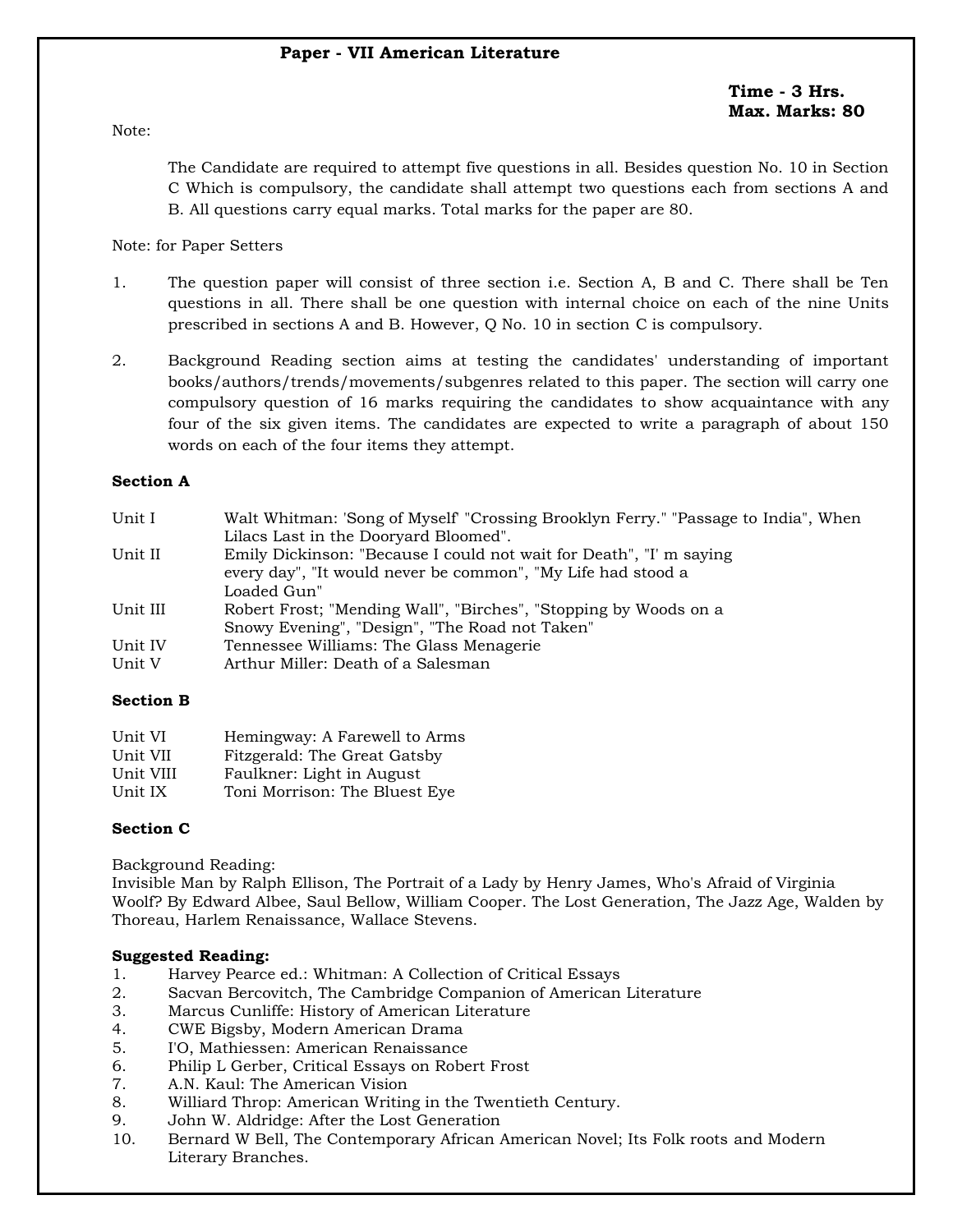# **Time - 3 Hrs. Max. Marks: 80**

#### **Note:**

The Candidate are required to attempt five questions in all. Besides question No. 10 in Section C Which is compulsory, the candidate shall attempt two questions each from sections A and B. All questions carry equal marks. Total marks for the paper are 80.

# **Note: for Paper Setters**

- 1. The question paper will consist of three section i.e. Section A, B and C. There shall be Ten questions in all. There shall be one question with internal choice on each of the nine Units prescribed in sections A and B. However, Q No. 10 in section C is compulsory.
- 2. Background Reading section aims at testing the candidates' understanding of important books/authors/trends/movements/subgenres related to this paper. The section will carry one compulsory question of 16 marks requiring the candidates to show acquaintance with any four of the six given items. The candidates are expected to write a paragraph of about 150 words on each of the four items they attempt.

# **Section A**

| Unit I   | Beginnings of English Writings in India: Bankim Chander                          |  |  |
|----------|----------------------------------------------------------------------------------|--|--|
|          | Chaterjee, Toru Dutt and Henry Derozio.                                          |  |  |
| Unit II  | None Fictional Prose:                                                            |  |  |
|          | Swami Vivekanand; "Address at the Parilament of Religions"                       |  |  |
|          | Sir Aurobindo: "Is India Civilized?                                              |  |  |
|          | Jawahar Lal Nehru: "The Coming of Gandhi: Satyagraha and Amritsar" and "In Naini |  |  |
|          | Prison" in an Autobiography.                                                     |  |  |
| Unit III | Short Stories R.K Narayan "An Astrologer's Day" Arun Joshi: "The Only American   |  |  |
|          | from Our Village" Ruskin Bond: "An Island of Trees"                              |  |  |
| Unit IV  | Poetry: Nissim Ezekiel: "Enterprise", "Background, Casually"                     |  |  |
|          | AK Ramanujam: "Self Portriat", "River", "Love Poem for a Wife"                   |  |  |
|          | Jayant Mahapatra: "Hunger", "Dawn at Puri", "Indian Summer"                      |  |  |
| Unit V   | Mahesh Dattani: Tara                                                             |  |  |

# **Section B**

| Unit VI   | Mulkh Raj Anand: Untouchable        |
|-----------|-------------------------------------|
| Unit VII  | Raja Rao: Kanthapura                |
| Unit VIII | Anita Desai: Clear Light of the Day |
| Unit IX   | Salman Rushdie: Midnight's Children |

# **Section C**

Background Reading:

Rabindernath Tagore, Keki Daruwalla, R. Parthasarthi, GV Desani, Bhabani, Bhattacharya, Kamala Markandaya, Amitav Ghosh, The Autobiography of an Unknown Citizen, The Guide, Hind Swaraj.

- 1. Meenakshi Mukherjee: Twice Born Fiction
- 2. M.K Naik ed. A History of Indian English Literature
- 3. R. Parthasarthy ed.: Ten Twentieth Century Indian Poets
- 4. CD Narasimhaiah: The Swan and the Eagle
- 5. K.R.S. lyenger, Indian Writing in English
- 6. Makarand Paranjape: Towards a Poetics of the Indian Novel in English
- 7. M.K. Naik ed.: Aspects of Indian Writing in English
- 8. K.K. Sharma ed.: Aspects of Indian Writing in English
- 9. G.N. Agnihotri: Indian Life and Problems in the Novels of Mulk Raj Anand Raja Rao and R.K. Naryan.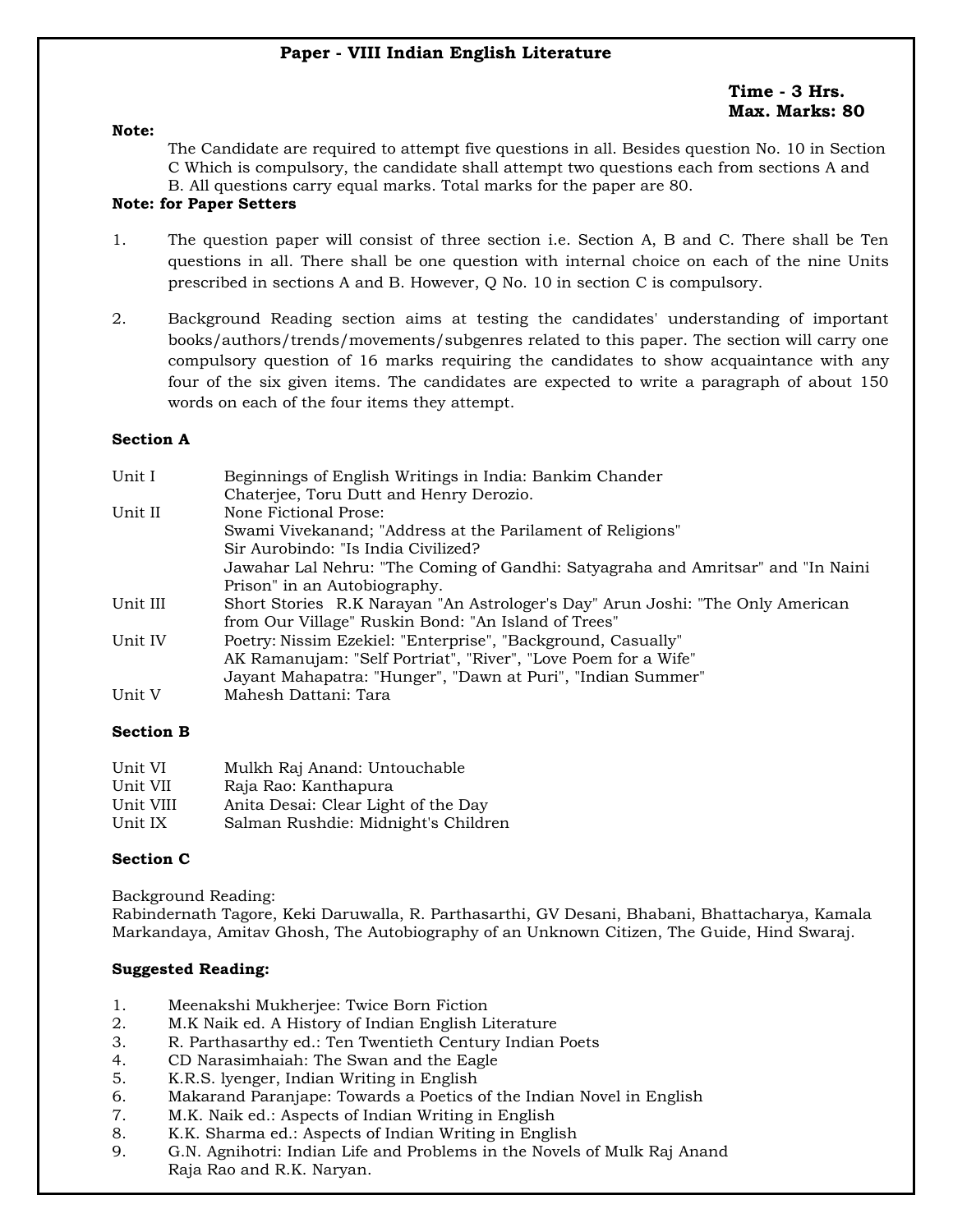# **Paper - IX British Literature in the Twentieth Century**

# **Time - 3 Hrs. Max. Marks: 80**

#### **Note:**

The Candidate are required to attempt five questions in all. Besides question No. 10 in Section C Which is compulsory, the candidate shall attempt two questions each from sections A and B. All questions carry equal marks. Total marks for the paper are 80.

# **Note: for Paper Setters**

- 1. The question paper will consist of three section i.e. Section A, B and C. There shall be Ten questions in all. There shall be one question with internal choice on each of the nine Units prescribed in sections A and B. However, Q No. 10 in section C is compulsory.
- 2. Background Reading section aims at testing the candidates' understanding of important books/authors/trends/movements/subgenres related to this paper. The section will carry one compulsory question of 16 marks requiring the candidates to show acquaintance with any four of the six given items. The candidates are expected to write a paragraph of about 150 words on each of the four items they attempt.

# **Section A**

| Unit I   | T S Eliot: The Waste Land                                                            |
|----------|--------------------------------------------------------------------------------------|
| Unit II  | Dylan Thomas: "And Death Shall have no Dominion", "Poem in October", "Fern Hill", a  |
|          | Refusal to Mourn the Death, by Fire, of A Child in London".                          |
| Unit III | Philip Larkin: "I Remember, I Remember", "Toads", "Toads Revisited", "Church Going", |
|          | "Whitsun Weddings"                                                                   |
| Unit IV  | Samuel Backett: Waiting for Godot                                                    |
| Unit V   | Harold Pinter: The Birthay Party                                                     |

# **Section B**

| Unit VI   | D H Lawrence: Sons and Lovers                         |
|-----------|-------------------------------------------------------|
| Unit VII  | Joseph Conard: Heart of Darkness                      |
| Unit VIII | Aldous Huxley: Brave New World                        |
| Unit IX   | James Joyce: A Portrait of the Artist as a Young Man. |

# **Section C**

Background Reading:

Modernism as a Literacy, Movement, Meta fiction, Existentialism and Novel, Angry Young Men, Mrs. Dalloway, David Lodge, The Age of Anxiety, Muriel Spark, Kingsley Amis, The Bloomsbury Group, Ted Hughes.

- 1. Helen Gardner: 37k Art o/T.S. Eliot
- 2. David Lodge: Graham Greene
- 3. H.G. Earnshaw: Modern Writers
- 4. A.C. Ward: Twentieth Century Literature
- 5. Karl R. Frederick: A Reader's Guide to the Contemporary English Novel
- 6. A.S. Collins: English Literature of Twentieth Century.
- 7. B. Colvin Bedient: Eight Contemporary Poets
- 8. Raymond Cowell: Twelve Modern Dramatists
- 9. John Russell Taylor: Anger and After
- 10. Boris Ford ed.: The Pelican Guide to Modern Literature
- 11. Henry Reed: The Novels Since 1939.
- 12. John Fuller: A Reader's Guide to W.H. Auden